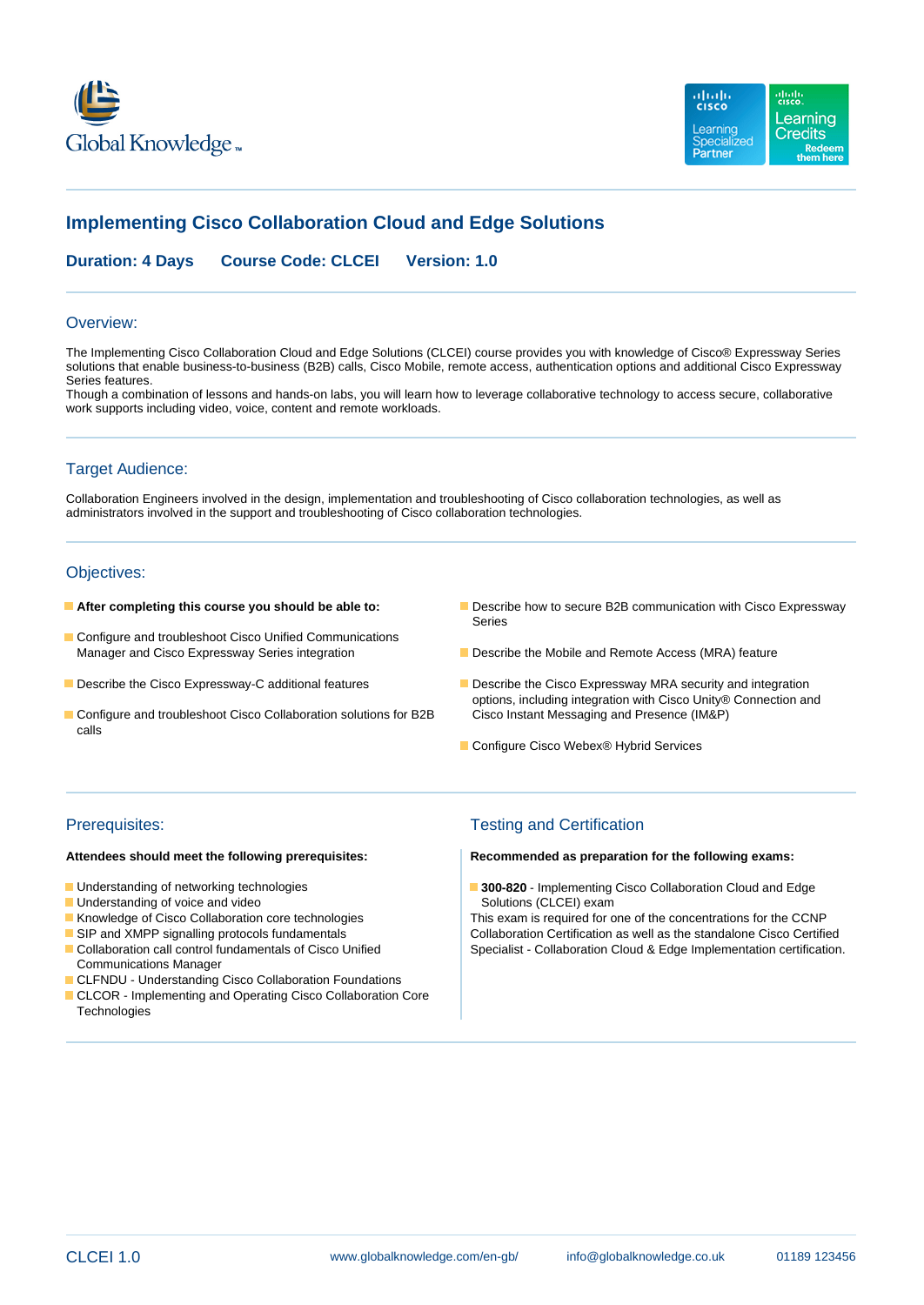## Content:

Expressway Series **Collaboration Solutions for** Access

- Cisco Expressway Series Architecture line Secure Cisco Unified Communications
- 
- 
- 
- 
- 
- 
- Troubleshoot Call Processing the Cisco 
Cisco Expressway Series B2B Call Describe Cisco Webex Control Hub Expressway Series **Troubleshooting** Troubleshooting **Describe Cisco Webex Hybrid Media**
- **Backup and Restore Services** Services **Services** Services **Services** Services

Configuring Cisco Expressway Additional Communication Communication Requirements for Using Hybrid Call **Features line Service Connect Service Connect Service Connect Service Connect Service Connect Service Connect** 

- 
- Hardening Local Endpoint Registrations Secure Media Network Cisco Webex Video Mesh
- Describe Cisco Expressway Security and Secure Media Between Cisco Unified Clustering Features Communications Manager and Cisco Labs

Configuring and Troubleshooting Cisco Unified Toll Fraud Prevention Toll Toll Beploy Virtualized Cisco Expressway Communications Manager and Cisco **Perform the Initial Cisco Expressway** Expressway Series **Configuring and Troubleshooting Mobile and Series Configuration** 

- **Cisco Unified Communications Manager and line Series Series Series** Series Cisco Expressway-C Integration Overview **D** Describe Prerequisites for Mobile and **Call Search History and Registration**
- 
- 
- 
- **The Troubleshooting Options for Cisco Unified Certificates Restrictions** Restrictions Communication Manager and Cisco **HETTP Proxy** Troubleshoot Cisco Expressway Series

**Business-to-Business** 

- Describe SIP and H.323 in the Cisco **Describe Supported Services for B2B** Integration Expressway Series **Collaboration** Collaboration Collaboration Collaboration **Collaboration** Collaboration **Collaboration**
- Describe Interworking in the Cisco Describe Prerequisites for Business to Cisco MRA Access Control Options Expressway Series **Business Collaboration** Business Collaboration **Additional Cisco MRA Features**
- **Example 2** Zones Call Flow Including Cisco Unified **Digit String Manipulation** Communications Manager Endpoints Configuring Cisco Webex Hybrid Services
- Search Rules Network Address Translation in a Transforms Collaboration Environment Cisco Webex Teams
	-

- 
- 
- 
- Expressway Series
- 

Remote Access **Remote Access** Remote Access Remote Access Remote Access Remote Access Remote Access Remote Register Endpoints on Cisco Expressway

- **Call Flow Remote Access** Troubleshooting Tools **Troubleshooting Tools** 
	-
	-
	-
	-
	- Cisco Jabber Registration in Hybrid Configure Cisco Expressway Series Deployment **Security Features** Security Features
	-
	-

Configuring and Troubleshooting the Cisco Configuring and Troubleshooting Cisco Integrating and Securing Mobile and Remote

- 
- 
- 
- 

- 
- 
- 
- Securing Business-to-Business Describe Cisco Expressway Network
- **Explore Cisco Expressway Requirements** ■ Describe Bandwidth Management **For Certificates** for Using Hybrid Call Service Connect
	-

- 
- 
- 
- 
- 
- Dial Plan Overview Discovery Discovery Discovery Discovery Discovery Discovery Configure Cisco Expressway Series **Explore Expressway Settings for MRA** Bandwidth Management and Registration
	- Expressway-C Integration City Cisco Jabber Registration Procedure Endpoint Registration and Local Dial Plan
		-
		- Cisco Jabber Configuration File Configure Cisco Unified Communications **MRA Troubleshooting Manager to Connect with Cisco** Expressway-C
			- **Troubleshoot Cisco Unified** Communications Manager and Cisco Expressway Series Integration
			- Configure Cisco Unified Communications Manager and Cisco Expressway Series Integration (Practice Activity)
			- **Implement a B2B Cisco Collaboration** Solution
			- **Troubleshoot B2B Calls on the Cisco** Expressway Series
			- **Troubleshoot B2B Calls on the Cisco** Expressway Series (practice activity)
			- Secure a B2B Cisco Collaboration Communication
			- Configure MRA on the Cisco Expressway Series
			- **Troubleshoot MRA on the Cisco** Expressway Series
			- Configure MRA with Additional Application Integrations
			- Prepare for Cisco Webex Teams Integration